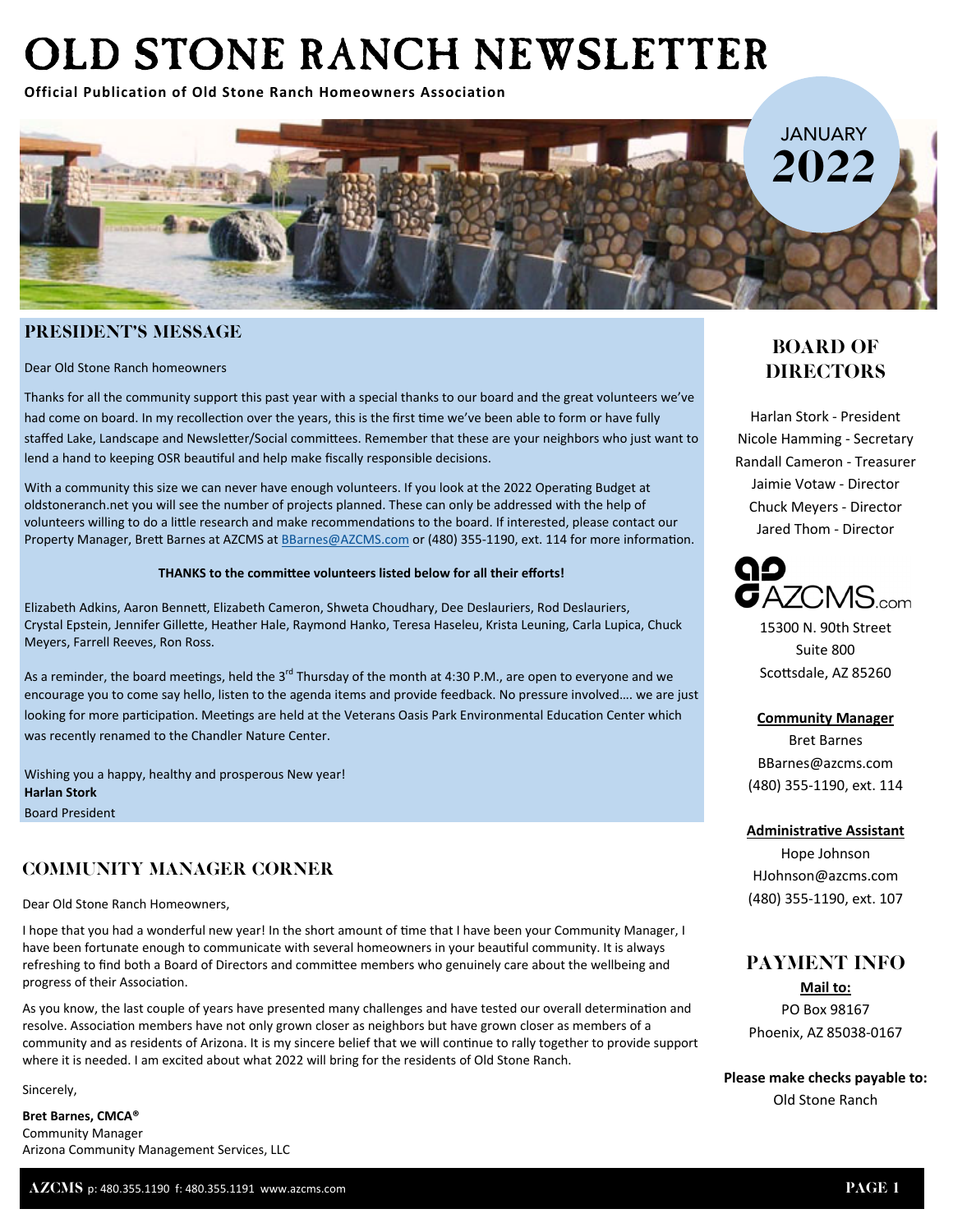# HAPPY NEW YEAR

Instead of a new resolution, how about an inspiration? Here are a few to consider.

- "Tomorrow is the first blank page of a 365‐page book. Write a good one." *Brad Paisley*
- "Celebrate endings—for they precede new beginnings." *Jonathan Huie*
- "You'll never get bored when you try something new. There's really no limit to what you can do." *Dr. Seuss*
- "Do not wait until the conditions are perfect to begin. Beginning makes the conditions perfect." Alan Cohen

### COMMUNITY FUN!

What wonderful spirit we saw this year with such beautiful decorations in the neighborhood. That made it extra challenging to pick our winners of our annual Holiday Light Contest!

> **1st Place:** 3672 E Mead Drive | **2nd Place:** 3634 E Blue Ridge Place | **3rd Place:** 3683 E Horseshoe Drive **4th Place (Honorable MenƟon):** 4098 S. White Place | **5th Place (Honorable MenƟon):** 3721 Old Stone Circle

The Social/Newsletter Committee has several fun events planned for the year! Please be on the lookout for the dates and details that will be sent via email and posted on the community Facebook pages.

# WHY ARE OUR OSR LAKES IMPORTANT?

#### **Submitted by Teresa Hasaleu**

The entrance water feature, lagoons and three lakes make for more than a beautiful view when strolling through our neighborhood or for the photo-op on prom night. They are essential to the landscape and well‐being of Old Stone Ranch in numerous ways.

The lakes collect runoff water from the streets and green belt areas, reuse water from the Chandler treatment facilities, supply irrigation water for all the common area grass and trees, provide a home for fish and turtles (some of which eat mosquito larvae…yay!), provide winter homes for migratory birds and are, of course, atheistically pleasing.



Who doesn't like seeing the serene waterscape against our desert mountains or hearing the peaceful white noise of the entrance "waterfall" feature? Having a tough day? Just take a walk along one of the lakes and somehow the stress slowly slips away.

However, there are many complicated and expensive components to maintaining the Old Stone Ranch network of lakes. To be honest, I grew up on a lake in Minnesota, but that didn't help one bit in learning the ropes of our lake system. A surprise to no one, our lakes are manmade, which mean they require complex pump systems, elaborate filters, and intricate pipes to function.

To say we are lucky to have two, very dedicated, extremely knowledgeable, and thankfully, persistent homeowners who saw a gap in lake care, is an understatement. **Ron Ross** and **Chuck Meyers** have taken on the responsibility of digging through years of missed maintenance and care to get our lakes back up to a consistent healthy state. But it's not finished and unfortunately, in some areas is teetering on expensive repair. However, we would be in much worse shape if these two humans hadn't devoted many long hours to making it right. Thanks to Ron and Chuck!!

Here are the *Cliff* Notes on all these two and the rest of the Lake Committee have been doing to help maintain and improve our OSR lake system.

### **Aeration System Upgrades**

**Quiz:** What are the bubbles you see in the lakes?

**Answer:** The bubbles seen in the three lakes provides oxygen to the fish which inhabit the lakes and helps reduce the organic muck which collects at the bottom of the lakes. A big deal!

During a recent sediment study of the lakes, our vendor, who monitors water quality and controls algae, notified the HOA that the sediment (aka muck) had grown to about 12-16 inches on the bottom and could cause problems with the pipes in the near future.

Investigation began on alternatives to the very expensive dredging option (\$100k+) that would get rid of the muck. The team came up with a two-part cost‐saving approach:

- Upgrade the failing aeration system. This system provides oxygen to the fish and helps stirrup the muck so there is less to settle. This project is now complete, and we should start seeing improvements from this renovation.
- Evaluate the use of natural occurring biological bacteria as a method for treating the muck, thereby delaying the need for physical dredging by several years. Basically, spreading out organic material which helps dissolve the muck. This approach will be tested in Spring 2022 as it doesn't work as efficiently in colder temps.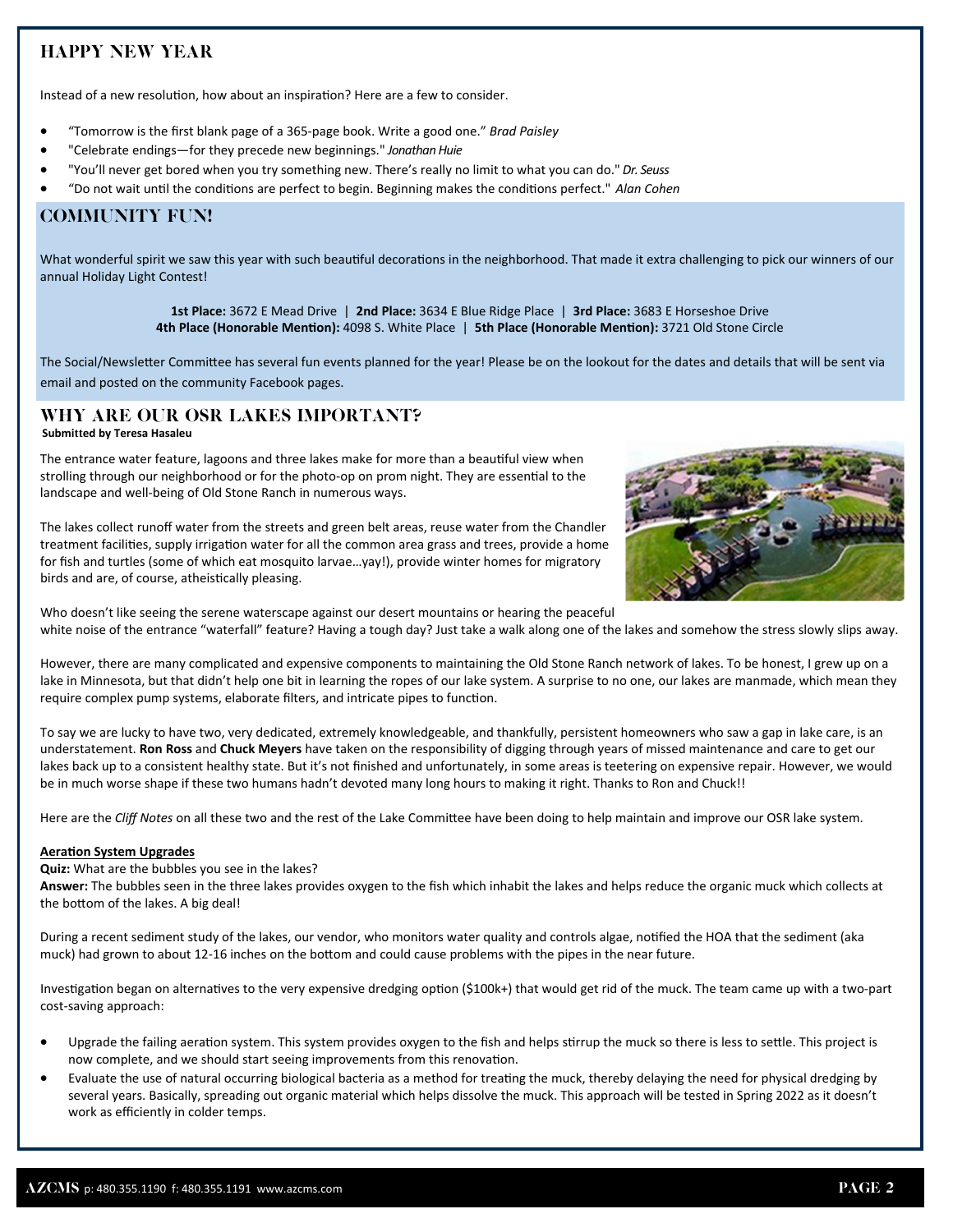# WHY ARE OUR OSR LAKES IMPORTANT? (CONTINUED)

### **Maintenance Program Upgrade**

**Quiz:** Where is the HEARTBEAT of the OSR water system located?

**Answer:** In the pump staƟon! What's a pump staƟon? It's a vault located underground near the North/West Lake. It houses the compressor for aerating the lakes along with all the pumps and filters that control water flow for the lakes, including the irrigation system.

The service company, **Authorized Pump Systems**, is now providing much needed quarterly maintenance of the pumps, filters, and electrical power in the vault. This had been neglected for years, (pre‐Ron and Chuck to the rescue), so we are doing some catch-up, but are heading in the right direction now.

### **Mini‐Crisis**

Quiz: What is the critical piece to the entire OSR irrigation system? **Answer:** The pumps!

Unfortunately, we are in mini-crisis due to the failure of ONE of the TWO irrigation pumps. This is not ideal as mentioned above, the pumps are fundamental piece in maintaining the operations of the entire OSR irrigation system.

So now what?! Don't panic…yet. We can limp along on ONE pump until either the original pump can be rebuilt (still questionable) or a new pump can be found. At this time there is no pump in the region and a new pump would have to come from Israel. As with a new pump, parts for rebuilding the original pump are also uncertain due to the bottlenecks being experienced in the manufacturing and transportation sectors.

The team is working with our landscaping company, Apex, to adjust irrigation schedules so the remaining pump isn't overworked. If the remaining pump does fail, a temporary pump can be rented, though it will be expensive. Additionally, it would probably require a trailer mounted and need to be placed next to homes on Old Stone Circle.

So, let's cross those fingers and toes that one of the options works out before it comes to this point.

### **Lake Maintenance**

Quiz: Who assists the Lake Committee in overall lake management? **Answer:** Janet, and the team from **Hurricane AquaƟcs** 

Janet, who is uber‐knowledgeable on all‐things lake health and fish, along with others at **Hurricane AquaƟcs,** help manage the lakes. This includes controlling the algae in the water and on the boulders, maintaining the fish populations, monitoring for potential insect infestations, cleaning off the surface debris and maintaining the aeration system. They will also assist in testing the use of biological products to address the muck issue.



**Quiz:** Why can't there be fishing in our lakes?

**Answer:** Trust me, this was a tough one in our house as we have an avid‐fisherman‐wannabe. However, fishing is banned due to a few, very valid reasons.

- Fishing lines and hooks can, and have, gotten stuck on the expensive pumps and aerations systems talked about above. The risk is too high on costly damage to these pieces of equipment to allow fishing.
- The lakes are stocked with specific fish whose job is to help reduce some of that gross muck mentioned before.
- These same fish also eat nasty insect larvae including the all‐to‐popular mosquito which was rampant recently.

### **Fish Fun**

**Quiz:** What fish are in our lakes?

**Answer:** There is a job to each type of fish stocked in our lakes.

- Tilapia are the most popular in our lakes. They are excellent at helping control the bottom muck growth and controlling algae.
- **Israeli Carp** is a very common carp used primarily to help control weeds and eat the insect larvae.
- **White Amur/Grass Carp** are used to control growth of rooted weeds and grasses. They are unique in that they are unable to reproduce and require permits to be stocked. They can grow up to SIXTY (60) pounds!!
- **Goldfish** are part of the minnow family and are stocked by the thousands to help consume insect larvae buried deep.

### **Future Plans**

**Quiz:** What is on the Lake Committee improvement list? **Answer:** The Entrance Water Feature!!!

Once all the fires are put out and maintenance plans are securely in place, there are plans in the works for rehabilitating the water feature located at Cobblestone / Old Stone Circle off Ocotillo. It is the iconic water feature for Old Stone Ranch. This water feature was installed by Shea Homes around the time which they built the first model homes. The feature includes two lagoons, three large boulders and a monument with scuppers, trellises, and landscaping. Though incredibly beautiful and eyecatching, the age and lack of maintenance has taken a toll on the structure.

Do you have a vision of what you'd like to see when you drive in or take your morning walk? Send in any suggestions, thoughts, or dreams to the Lake Committee!

Until then, if you see Ron or Chuck, make sure to pass on your appreciation for all their efforts and take a minute or ten to enjoy our small, but mighty OSR lake system.